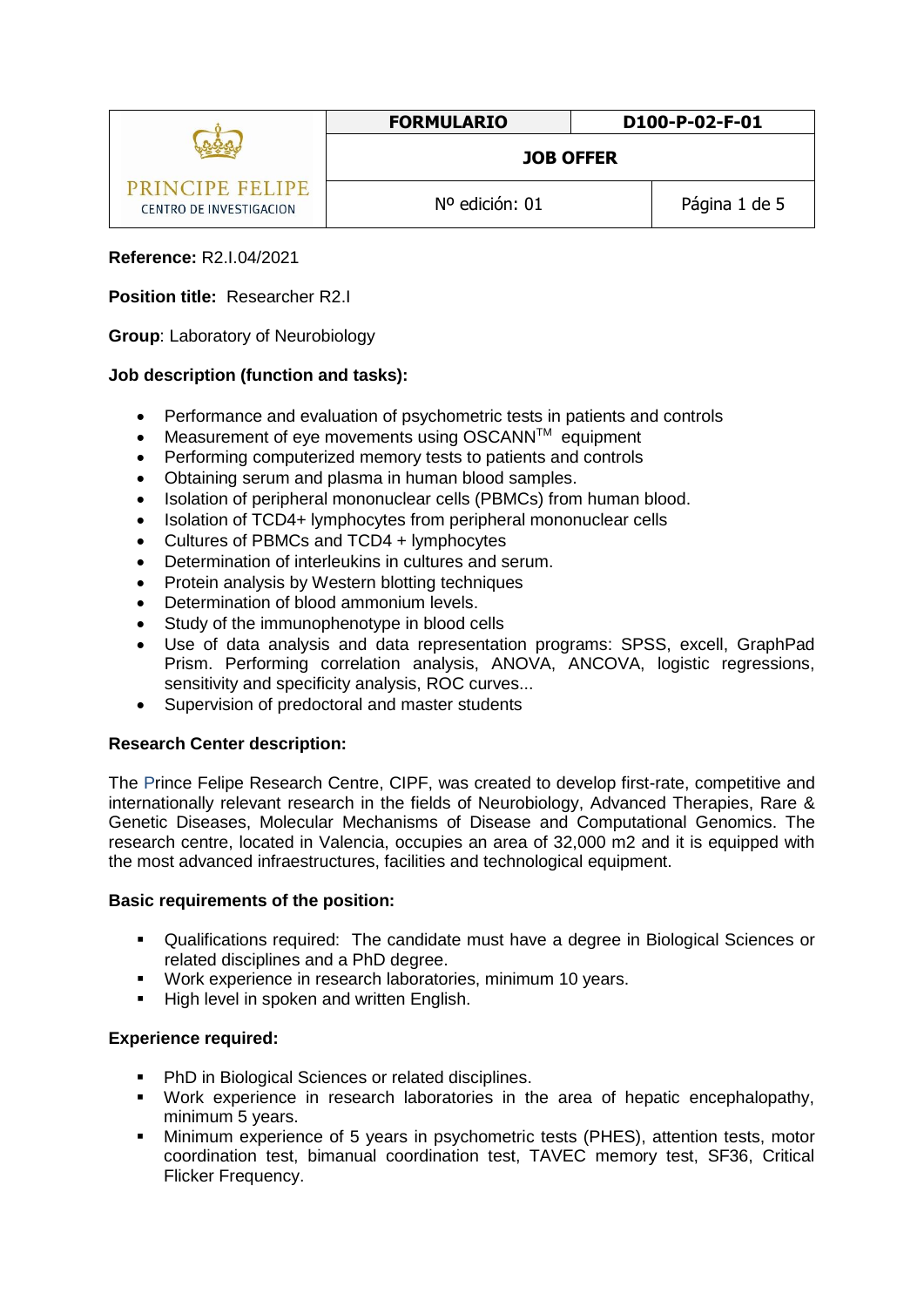# **Merits:**

- 1. Training
	- PhD degree
	- High level of both spoken and written English.
- 2. Experience. of more than 5 years in the performance of psychometric tests (PHES), attention tests, motor coordination test, bimanual coordination test, TAVEC memory test, SF36, Critical Flicker Frequency
- 3. Knowledge of database management with SPSS and Excel, Word, GraphPad Prism, Power Point. Experience in: data analysis, correlations, ANOVA, ANCOVA, logistic regressions, sensitivity and specificity analysis, ROC curves.
- 4. Experience in:
	- Management of biological samples (obtaining serum and plasma, isolation of erythrocytes and lymphocytes from blood samples).
	- Determination of levels of oxidative stress markers in blood.
	- Cytokines determinations by ELISA and SIMOA
	- Determination of cyclic GMP
	- Measurement of nitrates and nitrites in plasma
	- Determination of blood ammonium.
	- Determination of enzymatic activities related to oxidative stress
	- Determination of oxidative stress by fluorochromes.
	- Study of the immunophenotype in blood cells
	- Evaluation of brain magnetic resonance
- 5. Other merits:
	- Scientific publications and Congresses in the area of hepatic encephalopathy
	- Certified training for handling experimental animals. Category C

#### **Valuation criteria:**

- 1. Training 15%
- 1.1. Academic Qualifications 5%
- 1.2. Complementary Training 10%
- 2. Experience in psychometric tests (PHES), attention tests, motor coordination test, bimanual coordination test, TAVEC memory test, SF36, Critical Flicker Frequency 25%
- 3. Knowledge of database management with SPSS and Excel, Word, GraphPad Prism, Power Point. Experience in: data analysis, correlations, ANOVA, ANCOVA, logistic regressions, sensitivity and specificity analysis, ROC curves 25%.
- 4. Experience in (25%)
	- Management of biological samples (obtaining serum and plasma, isolation of erythrocytes and lymphocytes from blood samples).
	- Determination of levels of oxidative stress markers in blood.
	- Determinations by ELISA
	- Determination of cyclic GMP
	- Measurement of nitrates and nitrites in plasma
	- Determination of blood ammonium.
	- Determination of enzymatic activities related to oxidative stress
	- Determination of oxidative stress by fluorochromes.
	- Study of the immunophenotype in blood cells
	- Evaluation of brain magnetic resonance
- 5. Other merits. 10%
	- Scientific publications and Congresses in the area of hepatic encephalopathy
	- Certified training for handling experimental animals. Category C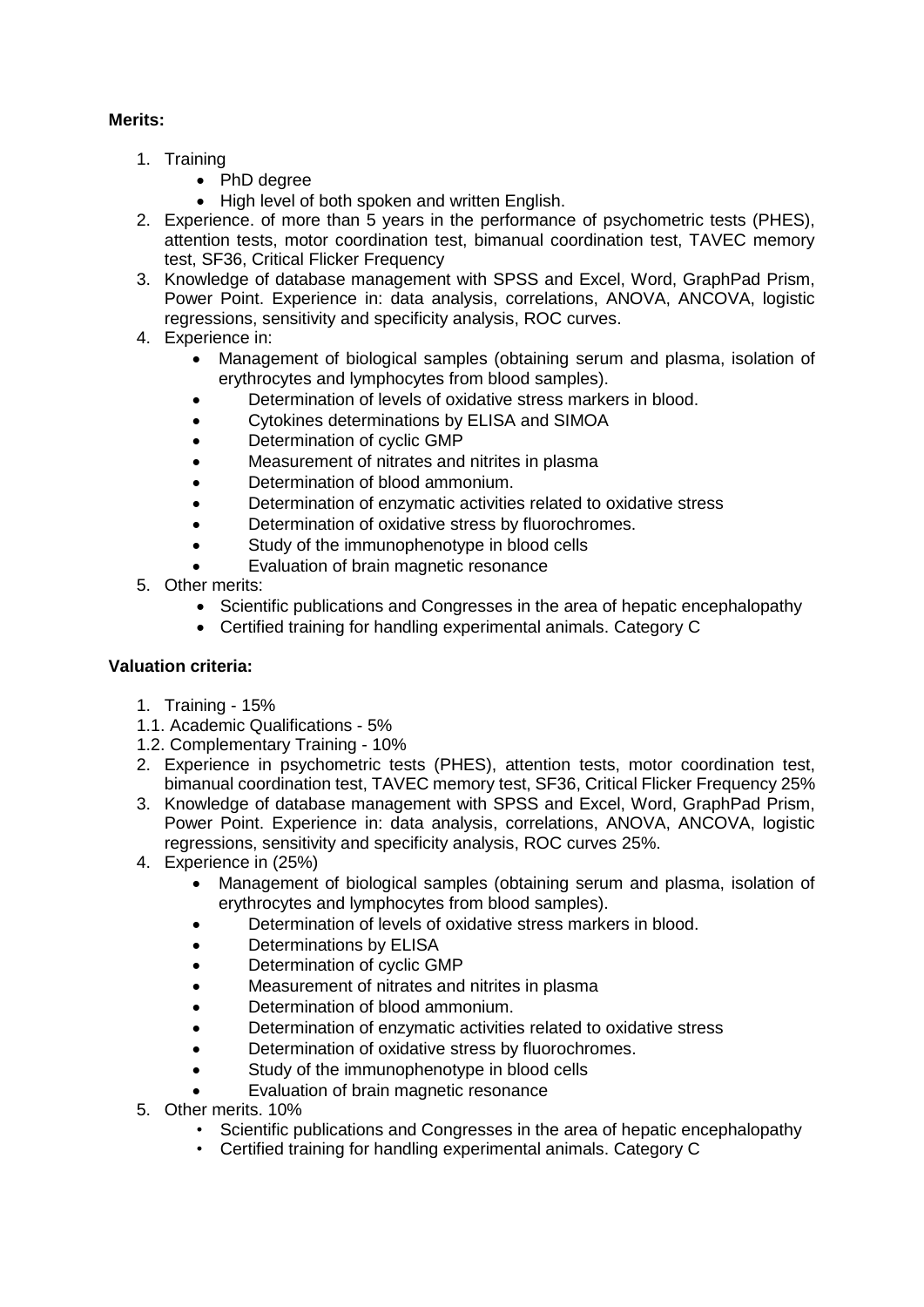## **Contract**

- **Professional category: Researcher R2.I**
- Salary Level: (Salary level as stipulated in the Convenio de Sanidad Privada de la Provincia de Valencia)
- **Funding Source/Project: Laboratory of Neurobiology**
- **Duration: 7 months**
- Starting date: January  $1<sup>st</sup>$ , 2022
- Working day: Partial time 37.5 hours / week
- The deadline for receipt of resumes will be open until November 25, 2021.

#### **Selection process:**

The system will consist in the following phases:

1) Phase of compliance with the requirements established in the call. Only candidates with the essential requirements will be considered.

2) Merit valuation phase.

3) Interview phase (The 3 candidates with the highest score in the merit phase will go to the interview phase)

The selected candidates will go to the interview phase.

#### **Working conditions:**

The CIPF promotes equal treatment and opportunities between women and men, which should be considered a fundamental aspect of the CIPF's labor relations and human resources management.

The CIPF is committed to reconcile a work and family life of its employees and are offering the possibility to benefit from flexible working hours.

The CIPF is committed to complying with the European Charter for Researchers and the Code of Conduct for the Recruitment of Researchers (EU Charter & Code) by developing its human resources strategy for researchers (HRS4R) and through its open, transparent, and meritbased recruitment policy [\(OTM-R\)](https://euraxess.ec.europa.eu/europe/news/new-open-transparent-and-merit-based-recruitment-researchers-otm-r).



#### **How to present your candidacy?**

Interested candidates should send their CV, cover letter and references only by email to the following address: [selection@cipf.es.](mailto:selection@cipf.es)

The CV should remove all personal references: gender, age, marital status, nationality and should not include a photograph.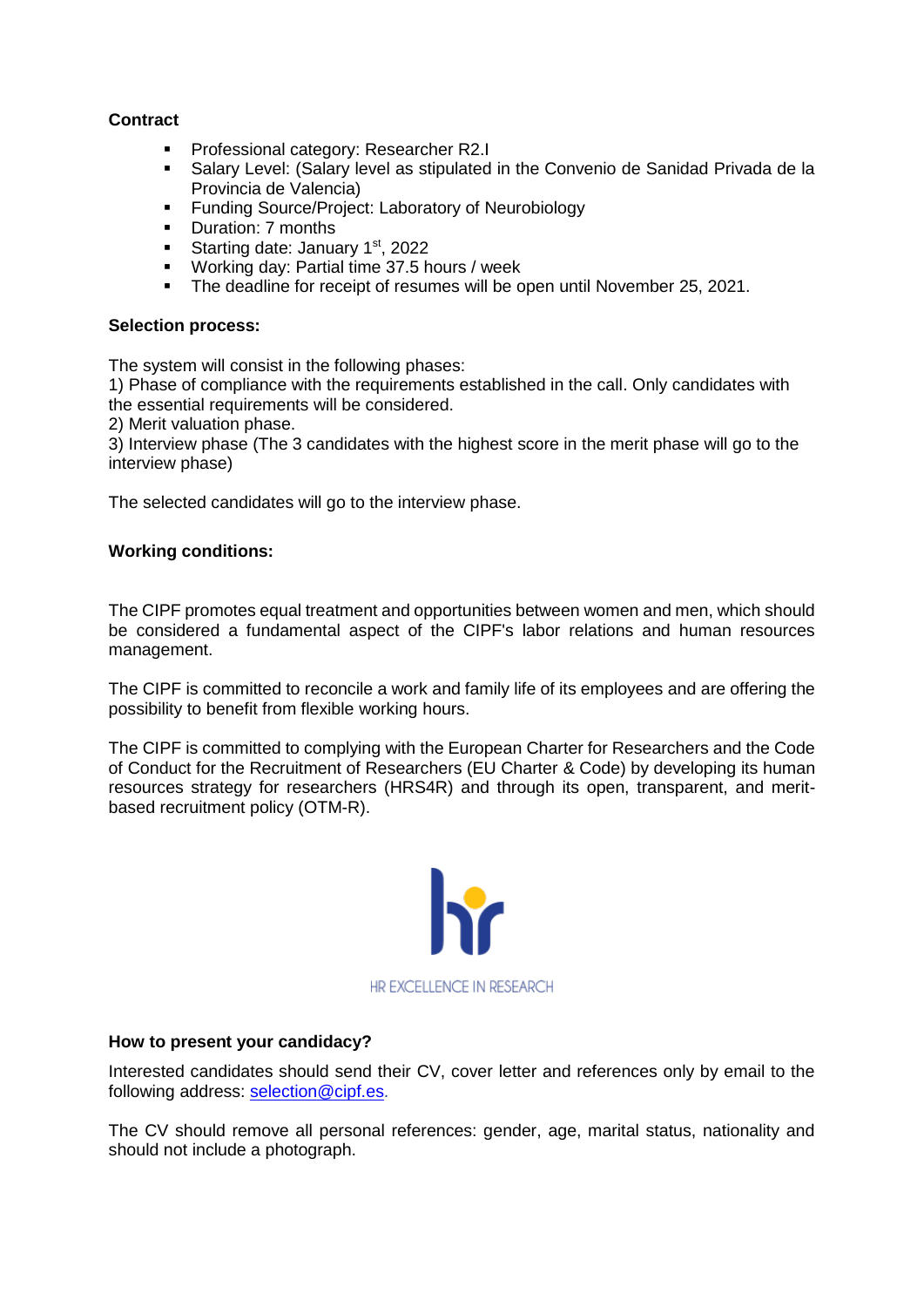Please indicate the offer reference number in the subject field. If you have any questions about this offer, please contact the Human Resources Department by email to: [recursoshumanos@cipf.es](mailto:recursoshumanos@cipf.es)

#### **Basic and detailed information on the processing of personal data**

**Personal data controller:** The data subject is informed that the VALENCIAN COMMUNITY FOUNDATION PRÍNCIPE FELIPE RESEARCH CENTER (hereinafter CIPF), with address at C / D 'Eduardo Primo Yúfera, number 3, 46012 Valencia, contact telephone number 963 289 680 and contact email addres[s info@cipf.es](mailto:info@cipf.es) is the responsible for the treatment of the data that you communicate to us in relation to this offer.

#### **Users and data subjects may contact the data protection officer at the following email address:** [privacy@cipf.es](mailto:privacy@cipf.es)

**Legal basis and purposes for processing and storing your personal data:** With legal basis in the consent that you grant us with the voluntary communication (i) of personal data; (ii) of those required in this offer as well as in your curriculum vitae and; (iii) where appropriate, from the information provided through the interviews and tests, all the data will be processed in order to store them in the CIPF employment exchange and contact the interested person to send the corresponding communications in the selection process opened through this offer. All personal data will be treated as one more element to be evaluated for decision-making related to the selection for the job, without any decision being made based solely on the automated processing of the data. Likewise, once the selection process for the position offered is completed, except for the exercise of the right of opposition by the interested person, all the personal data indicated will be processed by the CIPF, with legal basis in the legitimate interest of the CIPF, to store them in their employment exchange and have a network of contacts for science and research, in order to contact the person concerned about offers, selection processes and recruitment of personnel that may arise in the future.

**Recipients of the data:** Personal data will not be communicated to third parties, except legal obligation.

**Personal data processors:** Third parties in charge of the treatment may process the data of the interested person to provide services to the CIPF, following the instructions of the aforementioned Center, after signing a contract for the treatment with sufficient guarantees of security and confidentiality.

**International transfers:** They do not exist.

**Data conservation period:** The data will be kept by CIPF until the deadlines provided in the current regulations are completed, it is for the attention of possible responsibilities and legal obligations.

**Exercise of rights regarding the processing of your personal data:** The data subject can exercise his/her rights to request access, rectification, deletion, opposition, limitation to treatment, portability and not be subject to a decision based solely on the automated processing of personal data. In particular, the data subject can exercise his/her right to object to the processing of their personal data based on the legitimate interest of the CIPF. You also have the right to withdraw consent at any time, without affecting the legality of the treatment based on the consent prior to its withdrawal. For the exercise of these rights, the data subject can send a request to CIPF indicating the right they exercise and providing a double-sided